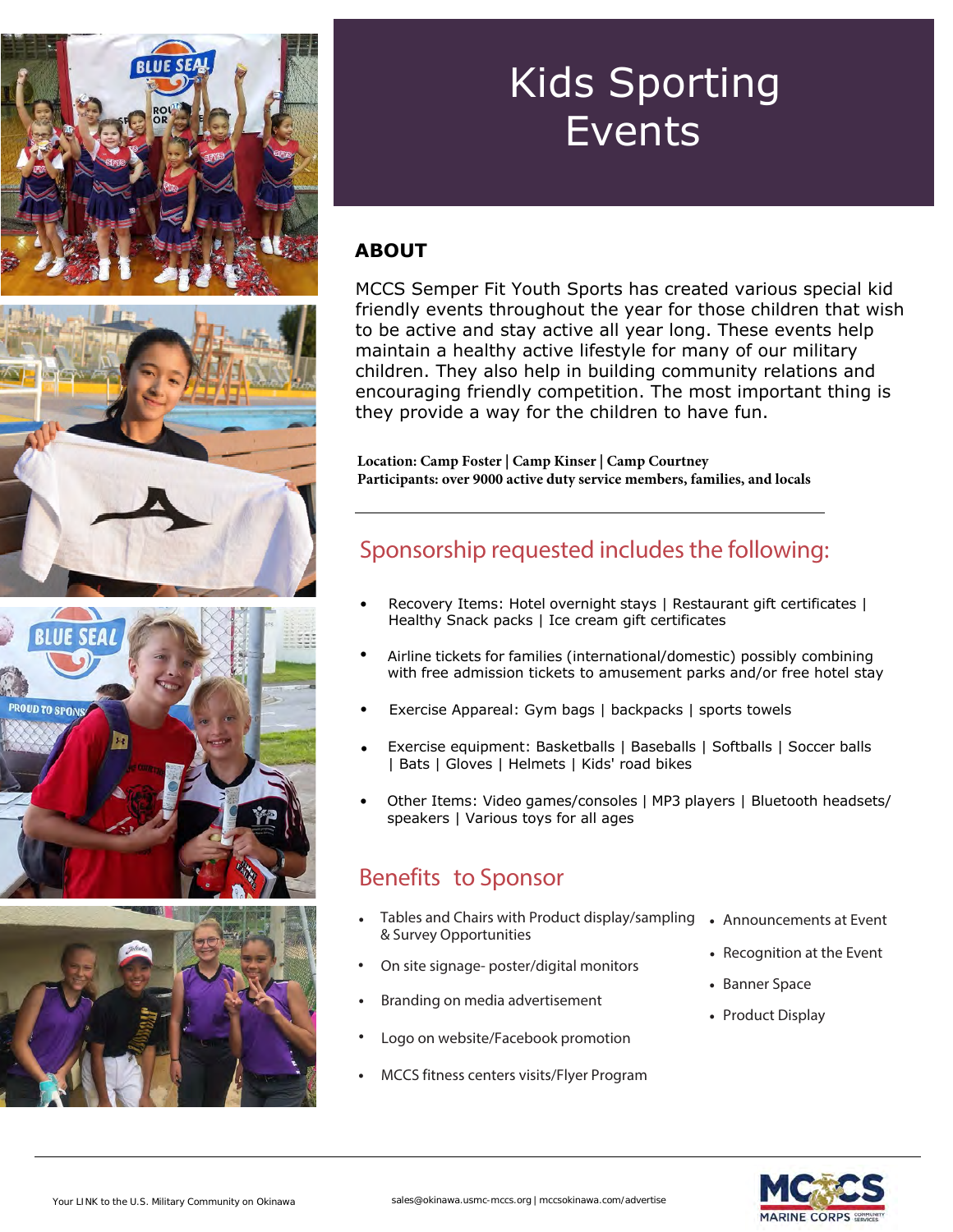### Kid Sporting Events



### Swim Meets

Competitive swim meets on Saturday mornings from 0700~1000. Participants are SOFA and local nationals and their parents/siblings.

Date: Year Round Location: Camp Foster Participants: 1,728



Competitive Youth soccer for ages 5-18.

Date: February - May Location: Camp Courtney | Camp Foster | Camp Kinser

Participants: 2,347





## TriKids Triathlons

Non-competitive youth and female triathlons on Saturday mornings from 0700~1000. Participants are SOFA and local nationals to include their parents|siblings.

Date: March | May | June Location: Camp Foster | Courtney | Kinser Participants: 376

## Pool Bash

MCCS Semper fit Aquatics program provides various seasonal kick off events for all to enjoy. From our Memorial day Pool bash to our Independence Pool bash, there is always a reason to celebrate and have fun in the sun

Date: Year Round Location: All Camps Participants: 650



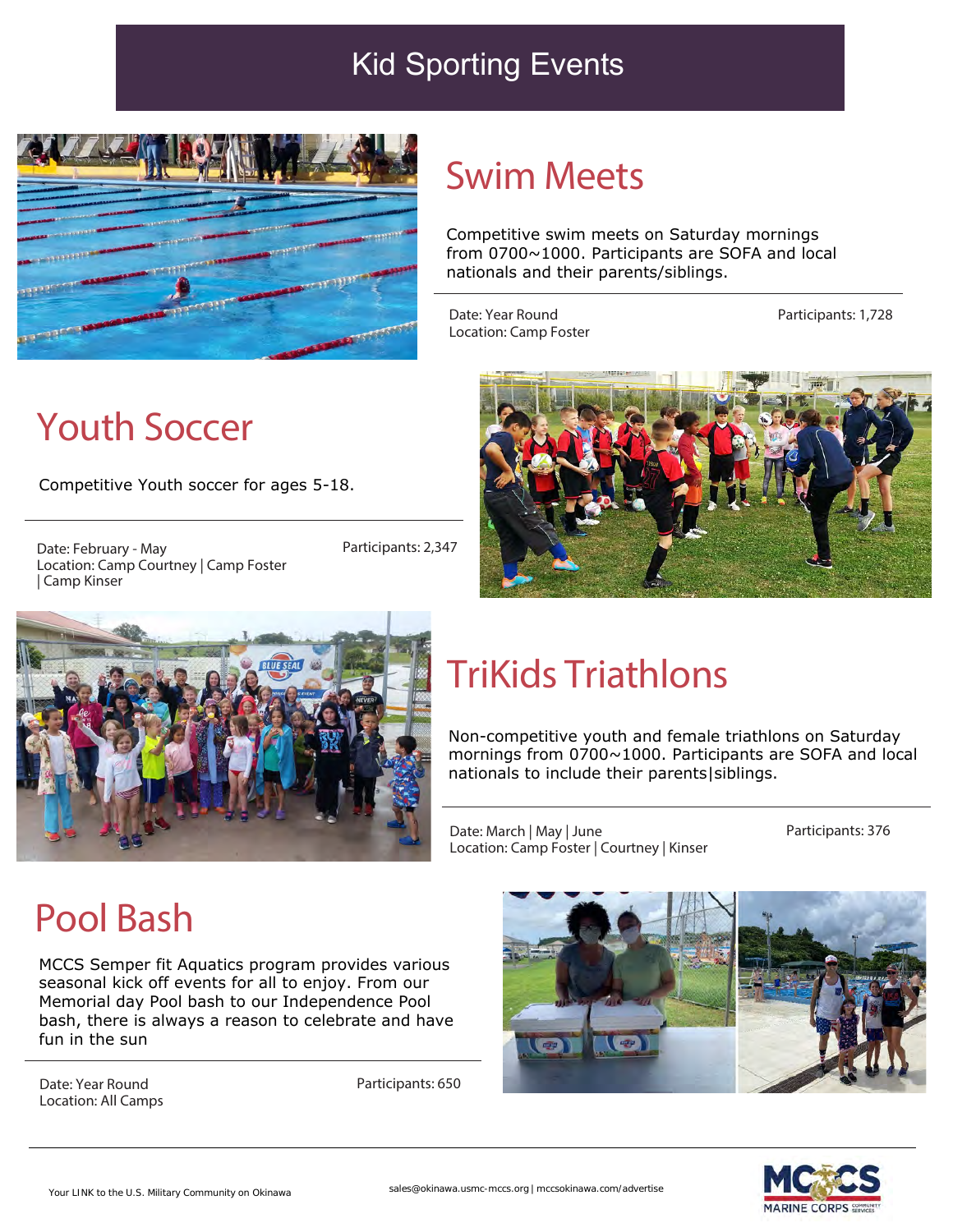### Kids Sporting Events

# Underwater Eggstravaganza

The goal of the Underwater Eggstravaganza Hunt is to collect as many eggs as possible before the time limit is up. Participants will be divided into age groups. Hunters must be 3-15 years of age. Prizes will be given to the Hunter of each age group that collects the most number of eggs. Each age group will compete at different times.

Date: April Location: Camp Foster

Participants: 212



## Youth Baseball/ **Softball**

The MCCS Youth Sports Friends Games brings japanese local school teams and teams from our the youth sports program to meet, interact and play together.

Date: July - October Location: Camp Foster | Courtney | Kinser

Participants: 1,895



### Youth Basketball

Friendship Games is a series of Basketball games that will occur throughout the Youth Sports season.

These games foster friendship and comradery between MCCS youth athletes and local national youth. These games occur in order to bridge a gap between the base personnel and the local community. While the games are noncompetitive in nature, they encourage the development of good sportsmanship and friendly game-play. The Friendship Games are an integral part to our sports season, and it is essential we show our gratitude to our local counterparts.

Date: Year Round Location: All Camps Participants: 650